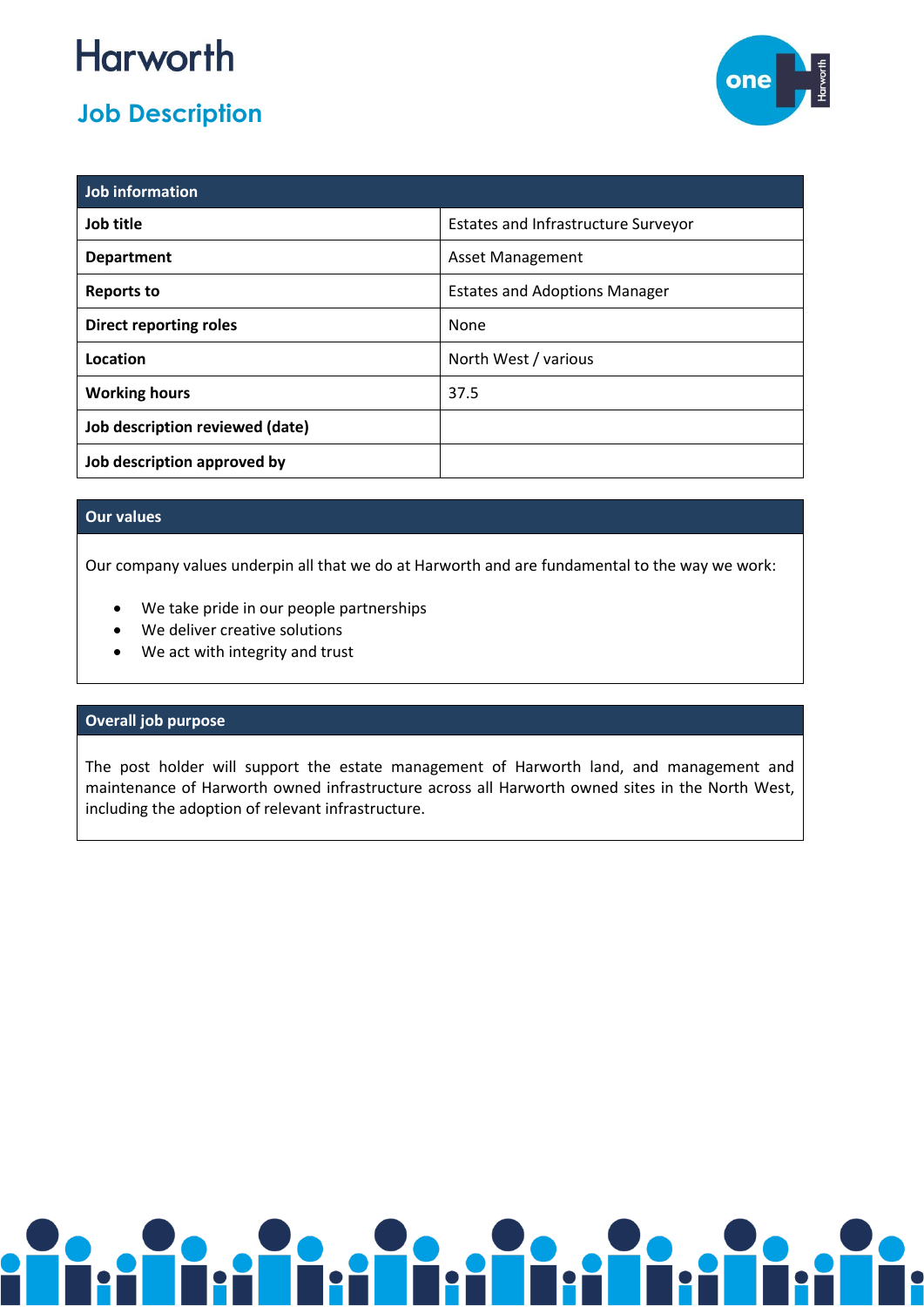# **Harworth**

## **Job Description**

#### **Job responsibilities**

#### *Estates management*

Support the Estates Manager in undertaking estates management of sites falling outside of live project delivery boundaries and supporting the Project Managers and Technical Director where necessary as part of project delivery, including:

- Regular site inspections and identification of remedial and minor works
- Identify any risks at sites and put measures in place to mitigate these risks
- Oversee any site restoration aftercare, if and as required, including producing the relevant reports and liaising with the relevant authorities
- Management of planned and reactive works including procurement and management of external contractors and consultants, monitoring of works against any agreed programme, budget and cashflow, and oversight of safety management and CDM compliance
- Supervision of agents and security operations where required
- Work with site ecologists to ensure compliance with any ESG requirements, and to ensure effective biodiversity net gain management
- Emergency response in the event of incidents on site; and
- Assist with any other estate management issues that may arise

#### *Adoptions*

- Provide support to the Estates and Adoptions Manager, and the Adoptions and Infrastructure Surveyor, where required in the management of completed Harworth infrastructure, including:
- Support with the testing / servicing of infrastructure, such as drainage systems and pumping stations
- Assist with the identification of any remedial works to Harworth owned infrastructure whilst undertaking site inspections
- Manage low value remedial works if required, including supporting the procurement and management of external contractors and consultants, monitoring of works, and oversight of safety management and CDM compliance
- Liaise with/chasing local authorities, highways authorities, housebuilders and statutory undertakers if required
- Prioritise and programme works taking account of bonds and retentions held by the business, obligations for adoptions within the land sale contracts

You may also be required to support the wider business, and Project Managers, with ad hoc project works and low value contract works at Harworth sites.

The role will cover the North West region but travel to sites in other regions may be required in the event of resourcing issues, major incidents or staff holidays.